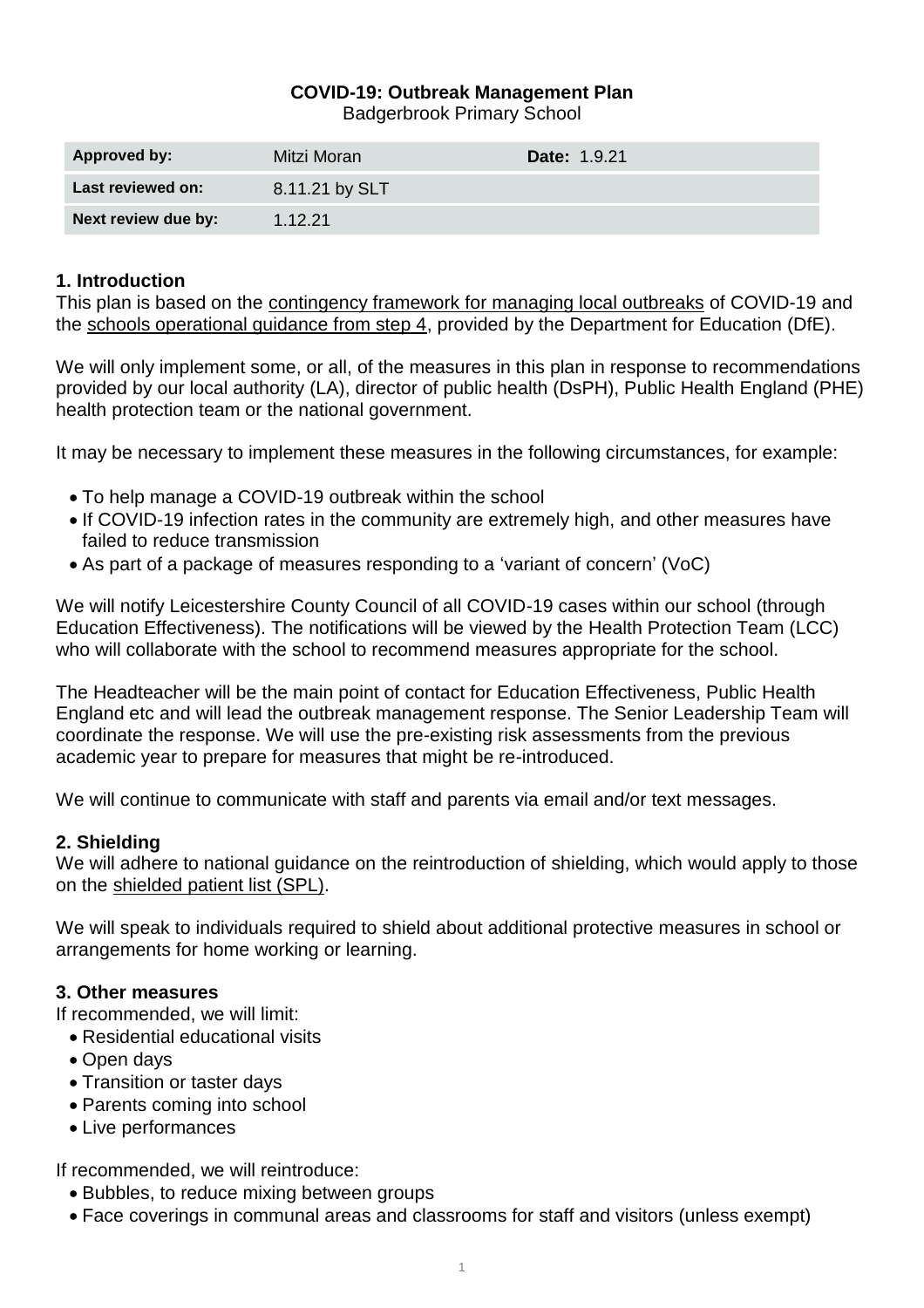### **4. Attendance restrictions**

Attendance restrictions will only be recommended as a last resort. If recommended, we will implement the measures in this section. We will refer to local guidance regarding the number of pupils who can be safely accommodated in the school dependent on size of classrooms and staffing resources.

# **4.1 Eligibility to remain in school**

In the first instance, we will prioritise:

- Vulnerable pupils
- Children of critical workers
- Reception, Year 1 and Year 2 pupils

If further restrictions are recommended, we will prioritise:

- Vulnerable pupils
- Children of critical workers

# **4.2 Education and support for pupils at home**

All other pupils will be required to stay at home and will receive remote education. We will aim to deliver remote education that meets the same quality and quantity of education that pupils would receive in school, as outlined in our remote learning policy.

The school will continue to provide meals or lunch parcels for pupils eligible for benefits-related free school meals while they are not attending school because of COVID-19 isolation guidelines.

Lunch parcels for pupils will be available for parents to collect from school

### **4.3 Wraparound care**

We will limit access to before and after-school activities and wraparound care during term time and the summer holidays to those that need it most.

We will communicate who will be eligible to attend once the restrictions are confirmed.

### **4.4 Safeguarding**

We will review our child protection policy to make sure it reflects the local restrictions and remains effective.

We will aim to have a trained DSL or deputy DSL on site wherever possible. However, when this is not possible:

- a trained DSL (or deputy) from the school will be available to be contacted via phone or online video, for example when working off site;
- Where a trained DSL (or deputy) is not on site, in addition to the above, a senior leader will take responsibility for co-ordinating safeguarding on site.
- Staff will continue to report all safeguarding concerns in the usual way (including allegations and safeguarding concerns about adults working in school) and be thoroughly briefed about any changes that are required

### **5. Stages of Outbreak Management**

When the Health Protection team (LCC) receive notification of COVID-19 cases in the school from Education Effectiveness they will decide whether to contact the school.

When the school needs outbreak management, the Health Protection Team (LCC) will contact the setting and assess the COVID-19 cases based on:

- 1. Number of current positive and symptomatic cases
- 2. Number of previous cases at the setting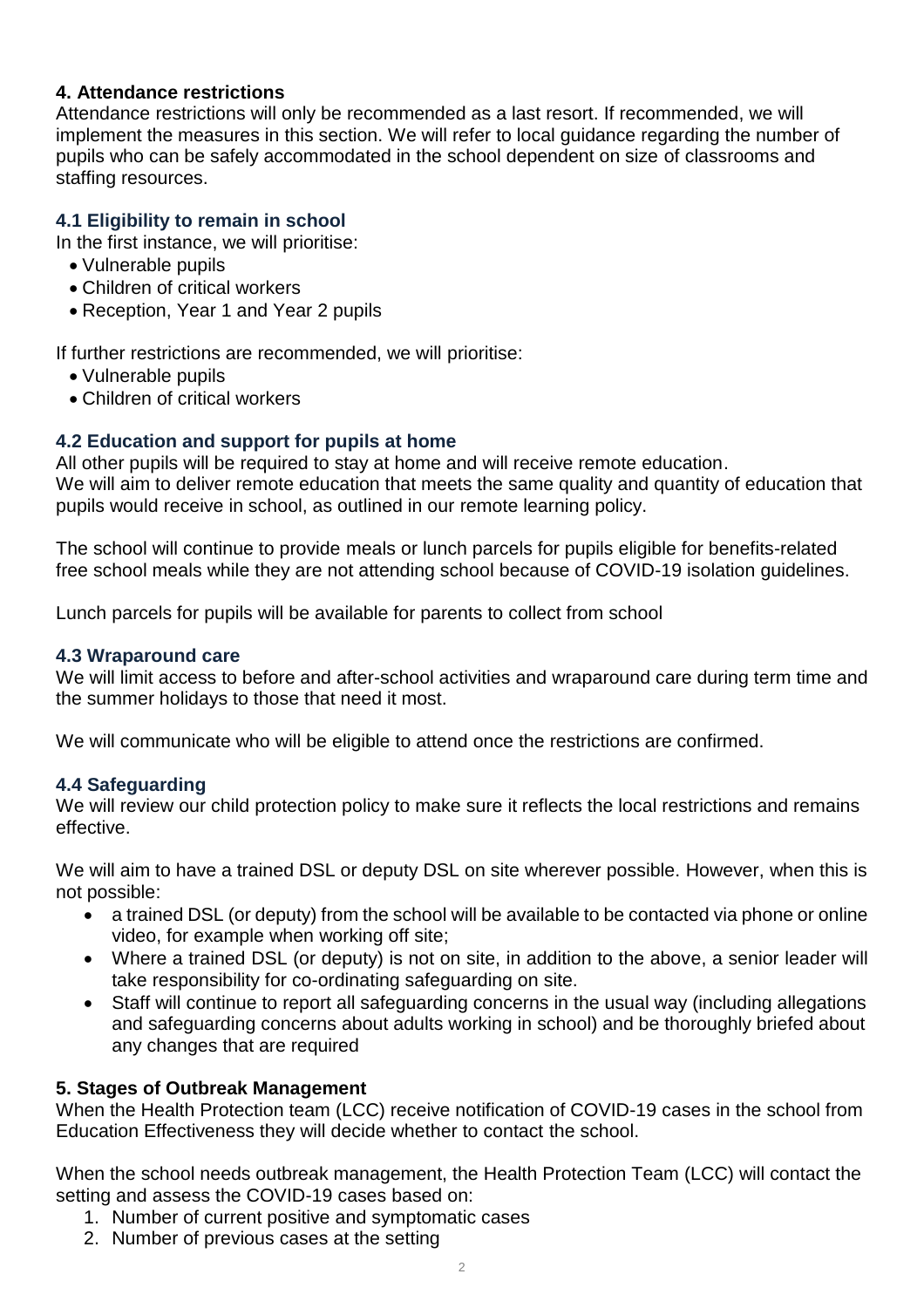- 3. Rates and cases in the local area
- 4. Protective measures in the setting

Based on this assessment the Health Protection Team (LCC) will recommend which stage of outbreak management the school requires.

The table below outlines the criteria and measures that HPT LCC will consider for schools who require outbreak management. Stages outlined in this table are flexible and will be recommended after consultation between HPT LCC and the school. Any protective measures recommended will be subject to restrictions and exemptions (e.g. primary aged children will not take part in asymptomatic testing)

Schools that enter stages 3 and 4 of outbreak management are likely to be taking part in Outbreak Control Teams (OCTs) with PHE and LCC. The school will be supported in OCTs with the implementation of measures such as reintroducing bubbles and limiting attendance.

| <b>Stage</b> | <b>Criteria</b>                                                     | Measures that may be introduced                                                            |
|--------------|---------------------------------------------------------------------|--------------------------------------------------------------------------------------------|
|              | 0-4 cases, unlinked, or linked<br>outside of setting within 10 days | None                                                                                       |
|              | Setting has not had high case<br>numbers previously                 | (if setting not in line with current guidance-<br>LCC HPT will advise that they should be) |
| Stage 0      | Low cases in local area                                             |                                                                                            |
|              | Setting in line with<br>current                                     |                                                                                            |
|              | guidance                                                            |                                                                                            |
|              | 5-10 cases within 10 days-linked                                    | Emphasising and enhancing current measures                                                 |
|              | in setting                                                          | - cleaning, ventilation, testing etc.                                                      |
|              | OR 10% of staff and pupils test                                     | Encouraging uptake of asymptomatic testing                                                 |
| Stage 1      | positive within 10 days, and are                                    | Activities taking place outdoors, including                                                |
|              | linked                                                              | exercise, assemblies, or classes                                                           |
|              | OR setting has medium level of                                      | One-off enhanced cleaning focussing on touch                                               |
|              | cases previously<br>OR medium levels in local area                  | points and any shared equipment<br>Communications from the setting to the                  |
|              |                                                                     | community about current cases.                                                             |
|              | 11-20 cases within 10 days linked                                   | Emphasising and enhancing current measures                                                 |
|              | in setting                                                          | - cleaning, ventilation, testing etc.                                                      |
|              | OR setting has medium/high level                                    | Encouraging uptake of asymptomatic testing                                                 |
| Stage 2      | of cases previously                                                 | Activities taking place outdoors, including                                                |
|              | OR medium/high levels in local                                      | exercise, assemblies, or classes                                                           |
|              | area.                                                               | One-off enhanced cleaning focussing on touch                                               |
|              |                                                                     | points and any shared equipment                                                            |
|              |                                                                     | Communications from LCC about the cases                                                    |
|              |                                                                     | Reintroducing face coverings in communal                                                   |
|              |                                                                     | areas<br>Limiting visits, performances etc.                                                |
|              |                                                                     | <b>IPC/HPT LCC visit</b>                                                                   |
|              | 21+ cases within 10 days linked in                                  | Emphasising and enhancing current measures                                                 |
|              | setting                                                             | - cleaning, ventilation, testing etc.                                                      |
| Stage 3      | AND/OR setting has high level of                                    | Activities taking place outdoors, including                                                |
|              | cases previously                                                    | exercise, assemblies, or classes                                                           |
|              | AND/OR high levels in local area                                    | One-off enhanced cleaning focussing on touch                                               |
|              |                                                                     | points and any shared equipment                                                            |
|              |                                                                     | <b>Reintroducing ATS</b>                                                                   |
|              |                                                                     | Surge testing                                                                              |

### *Table 1: Criteria and Measures for Outbreak Management Stages*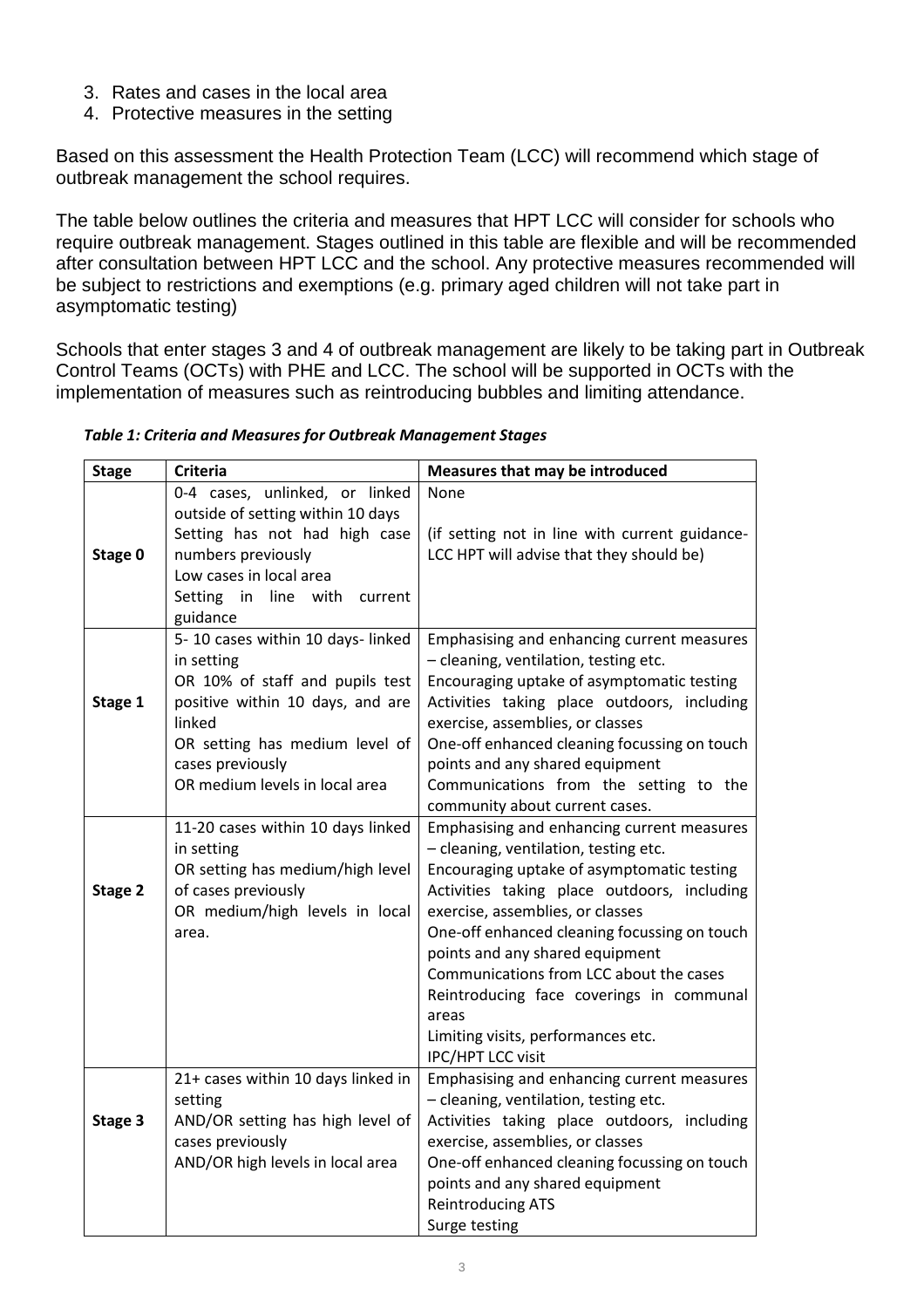|         |                                   | Communications from LCC about the cases      |
|---------|-----------------------------------|----------------------------------------------|
|         |                                   | - specific to setting circumstances          |
|         |                                   | Reintroducing bubbles                        |
|         |                                   | Reintroducing facemasks in classrooms        |
|         |                                   | Limiting visits, performances etc.           |
|         |                                   | Escalation to an OCT                         |
|         |                                   | IPC/HPT LCC visit                            |
|         | 50+ cases/30% of setting positive | Emphasising and enhancing current measures   |
| Stage 4 | within 10 days                    | - cleaning, ventilation, testing etc.        |
|         |                                   | Activities taking place outdoors, including  |
|         |                                   | exercise, assemblies, or classes             |
|         |                                   | One-off enhanced cleaning focussing on touch |
|         |                                   | points and any shared equipment              |
|         |                                   | Limiting attendance                          |
|         |                                   | <b>Reintroducing ATS</b>                     |
|         |                                   | Surge testing                                |
|         |                                   | Communications from LCC about the cases-     |
|         |                                   | specific to setting circumstances            |
|         |                                   | Escalation to an OCT                         |
|         |                                   | <b>IPC/HPT LCC visit</b>                     |

# **6. Monitoring and Review**

This policy will be reviewed by the Senior Leadership Team, along with the school's COVID-19 Risk Assessment, at least monthly and when required by changing circumstances in school.

# **7. Implementation**

Partial implementation 5.11.2021 due to outbreak in Year 3 class (**Stage 2**):

Class in Year 3 returned to a 'bubble', for period of 2 weeks - separate break and lunch areas, lunches in classrooms, use of separate toilet, staggered arrival & collection procedures, parents of all Year 3 pupils advised to get PCR tests for their children as have been identified as close contacts of positive cases. All parents advised of positive cases and reminded to remain vigilant for symptoms of coronavirus. All staff reminded about ventilation in classrooms, Hall etc, social distancing from other adults and face coverings in communal areas such as corridors.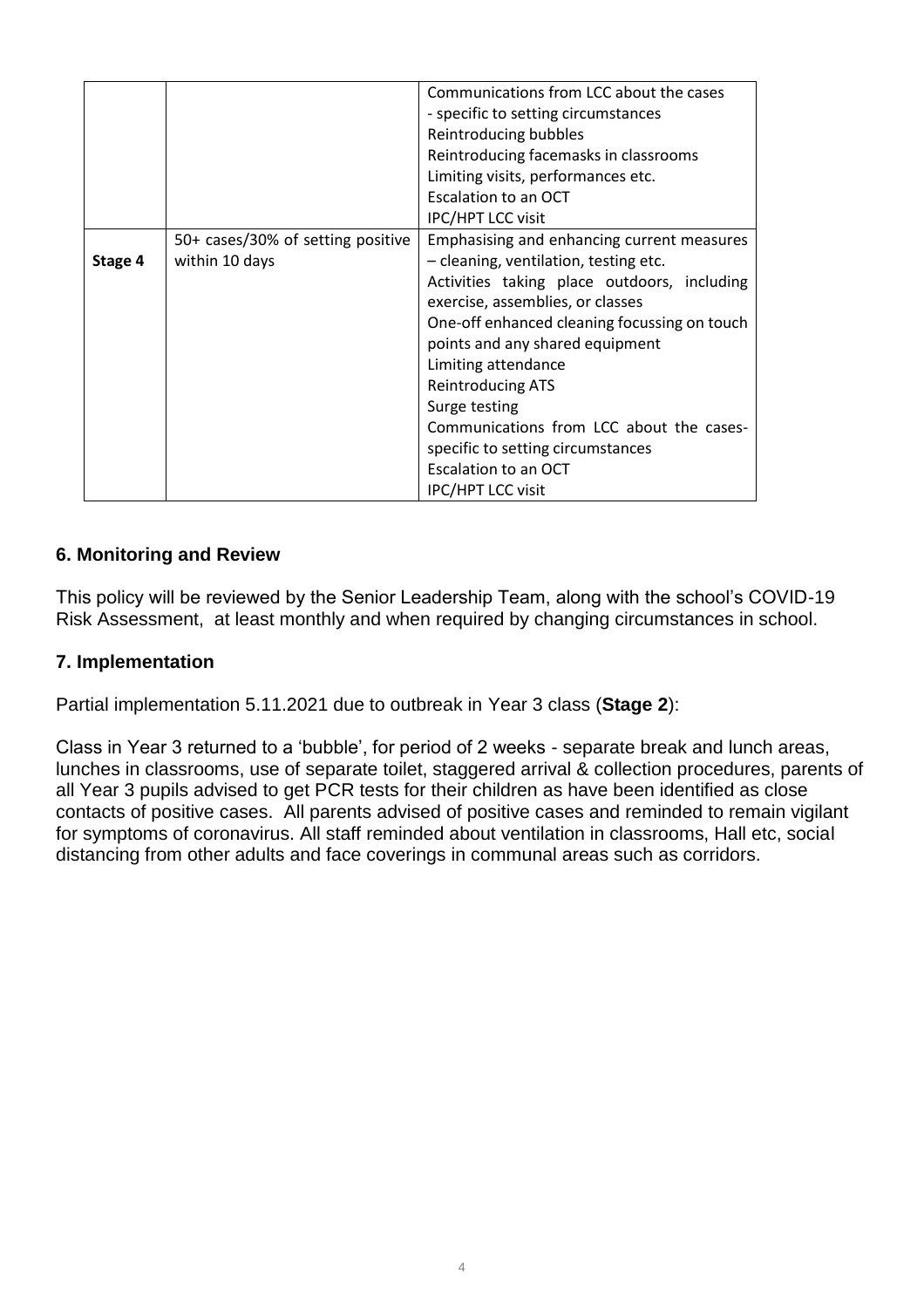# Appendix 1 Leicestershire and Rutland COVID-19 Outbreak Management Plan for Education Settings.

# 1. Leicestershire County Council- Public Health Control Measures

This section addresses the practical implications of reintroducing control measures associated with the stages of outbreak management. The reintroduction of these measures is in line with the [Contingency Framework,](https://www.gov.uk/government/publications/coronavirus-covid-19-local-restrictions-in-education-and-childcare-settings) [Schools](https://www.gov.uk/government/publications/actions-for-schools-during-the-coronavirus-outbreak/schools-covid-19-operational-guidance)  [COVID-19 Operational Guidance,](https://www.gov.uk/government/publications/actions-for-schools-during-the-coronavirus-outbreak/schools-covid-19-operational-guidance) and [Actions for Early Years and Childcare Providers during the COVID-19 pandemic](https://www.gov.uk/government/publications/coronavirus-covid-19-early-years-and-childcare-closures/actions-for-early-years-and-childcare-providers-during-the-covid-19-pandemic) from the national government. Many of these measures are considered a last resort. Any recommendations from LCC or PHE will be carefully considered in collaboration with the setting and keep these measures to the minimum number of people possible, for the shortest time possible.

# 1.1 Enhancing current measures

If a setting is advised to enhance or emphasise their current measures, they should review their current risk assessment to ensure that this is up-to-date and in line with current guidance.

To enhance current measures, it may be necessary to remind the settings community about the increased need for hand and respiratory hygiene. The setting may wish to introduce routines that encourage a better uptake of hand hygiene, for example checking that pupils are washing hands after breaks. It may also be beneficial to educate on hygiene, for example using E-Bug resources.

To enhance cleaning, a setting should consider if there are any areas of the setting that are not cleaned frequently enough. Touchpoints such as light switches, door handles, and banisters should be cleaned more regularly than other areas of the setting. The setting may wish to increase cleaning hours to support this.

The setting should consider increasing ventilation, for example opening more windows and introducing systems to ensure windows and doors are kept open. The setting should encourage staff and pupils to bring extra layers of clothing to ensure thermal comfort whilst increasing ventilation.

Communications about COVID-19 symptoms and testing requirements are a valuable way to enhance the setting's protective measures. For example, sending regular text messages to staff and pupils to remind them to take lateralflow tests twice weekly. Staff and pupils should be aware that isolation is required if they have any COVID-19 symptoms, even if they have not yet taken a COVID-19 test. The setting should ensure that they have robust processes in place to isolate symptomatic staff and pupils.

Settings should ensure that their contingency plans cover the possibility of enhancing protective measures.

# 1.2 Additional considerations around current measures

Settings should consider whether any activities could take place outdoors, including exercise, assemblies, or classes. This will depend on the amount of outdoor space a setting has and the limitations of the curriculum. Education settings should also consider the impact of outdoor activities on movement around the setting. Increasing the amount of time spent outdoors, even if this is not for the whole duration of an activity can be beneficial.

Settings should also consider one-off enhanced cleaning focussing on touch points and any shared equipment. This may be informed by a review of current cleaning practices and any links between cases in the setting.

### 1.3 Testing

Individuals with COVID-19 symptoms of a cough, fever, or change/loss of taste/smell should access a PCR test here: <https://www.gov.uk/get-coronavirus-test>

Staff and pupils who are asymptomatic, secondary-age, and have not tested positive in the last 90 days or been identified as a contact in the last 10 days can take part in their setting's asymptomatic testing programme.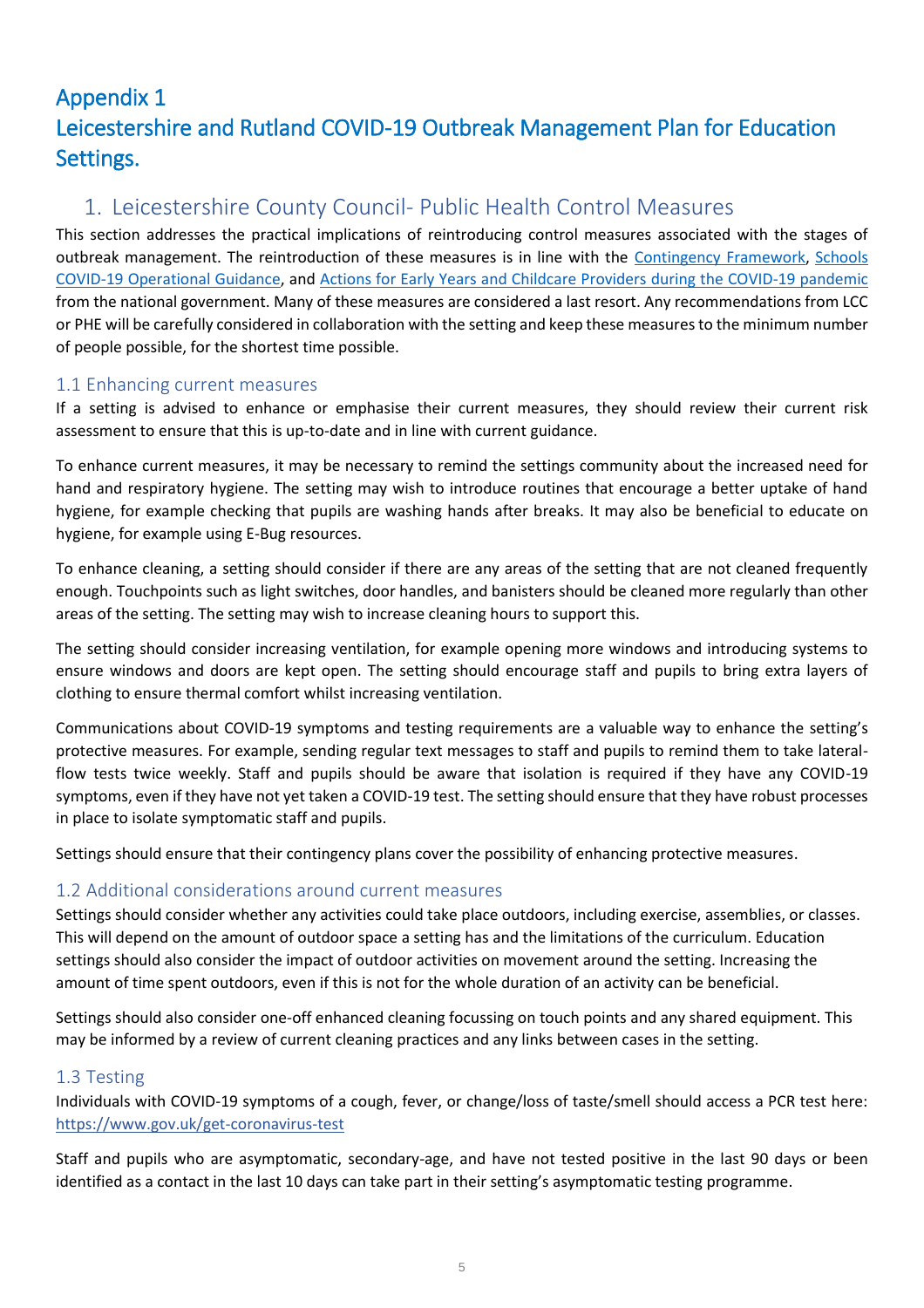### 1.3.1 Encouraging uptake of asymptomatic testing

If a setting is advised to encourage uptake of asymptomatic testing, they should send out communications to the setting's community about how frequently testing is required, for example a text message on the days on which the setting wants them to test. Staff should encourage testing in the school day, for example asking students if they have tested during registration. Communications should go out to parents reminding them that if they think or have been told their child is a close contact to a confirmed positive case, their child should have a PCR test. The setting should tell parents how they can access asymptomatic testing.

Only staff members and children secondary age and above should take part in asymptomatic testing.

If a setting does not have enough lateral-flow tests for twice weekly testing, they may be supported with deliveries of LFTs from LCC. If a setting has issues with other aspects of this, they should contact the Health Protection Team (LCC) for support.

Settings should ensure that their contingency plans cover the possibility of encouraging uptake and increased frequency of asymptomatic testing.

### 1.3.2 Surge Testing

Public Health England or the Local Authority Public Health Department will risk assess the situation and use this to inform a decision on the requirement for surge testing. Where surge testing is required, the instigating organisation will work closely with the setting to provide the necessary support.

### 1.4 Communications

The Health Protection Team (LCC) may advise that the setting circulates communications from the DPH. The Health Protection Team LCC will consult with setting leaders about the communications required and may be able to provide these communications. If an OCT is convened, the OCT will decide which body is providing communications to support the setting.

Setting leaders are welcome to approach the Health Protection Team (LCC) about any specific communications needed even if this isn't part of their outbreak management plan stage.

### 1.5 Reintroducing Face coverings

The Health Protection Team (LCC) may advise that face coverings are reintroduced in communal areas such as staff rooms, or both classrooms and communal areas. This would only be recommended for staff and secondary-aged children. Any reintroduction will, as before, allow for reasonable exemptions.

If a setting is advised to reintroduce face coverings in communal areas, they should communicate with their community about why this has been recommended. The setting should identify which area they are including in this request- e.g. dining hall, corridors etc. The setting may be supported with communications from Health Protection Team LCC.

If a setting is advised to reintroduce face coverings in classrooms and communal areas such as staff rooms, they should communicate with their community about why this has been recommended. The setting may be supported in this with communications from Health Protection Team LCC.

Face coverings would be reintroduced for two weeks in the first instance.

Settings should ensure that their contingency plans cover this possibility.

### 1.6 Limiting Visits, Performance, etc.

Any requests to limit visits, performances etc. would cover: residential educational visits, open days, transition or taster days, parental attendance in settings, performances in settings.

Local authorities, directors of public health (DPH) and PHE health protection teams (HPTs) may recommend these precautions in one setting, a cluster of settings, or across an entire area.